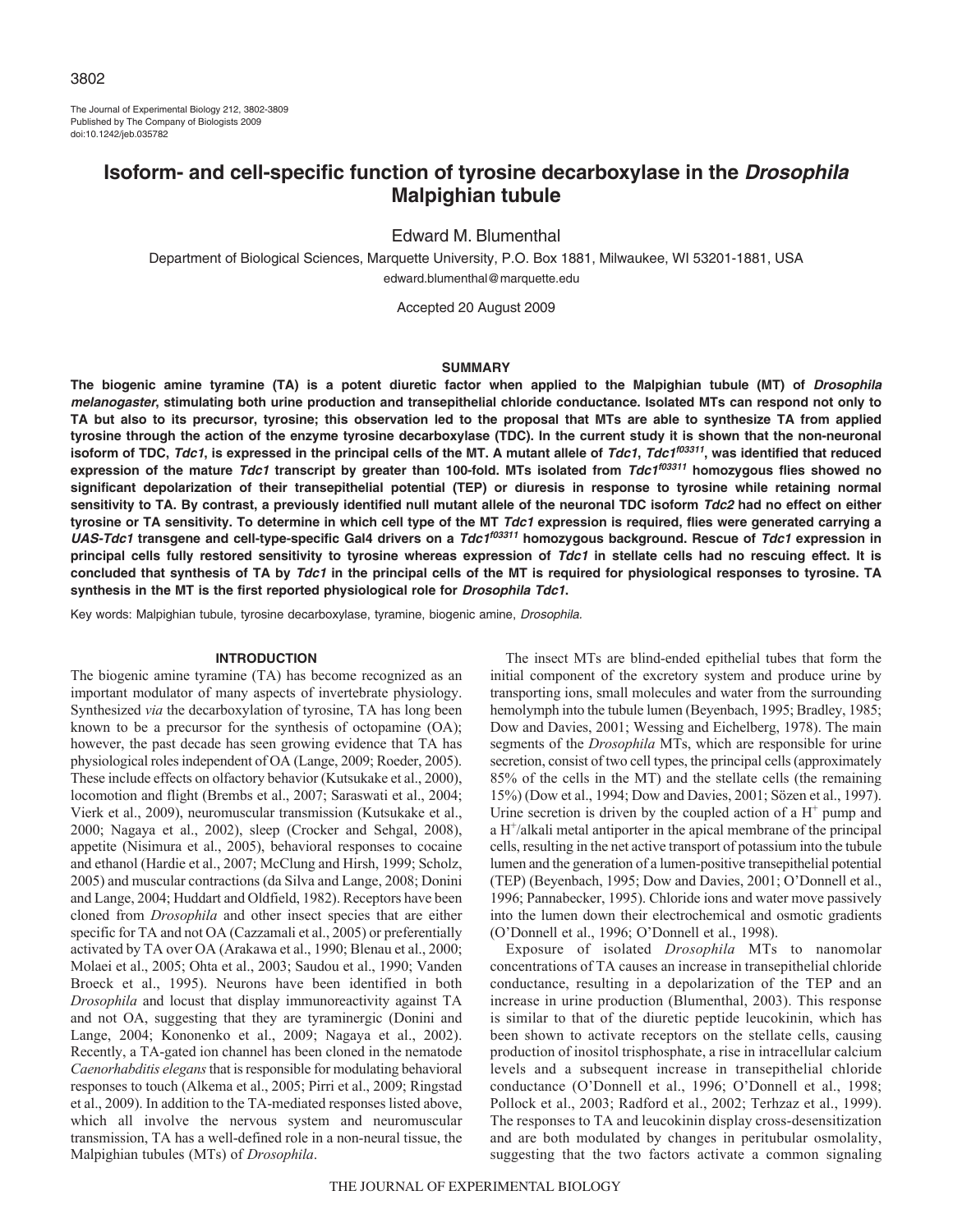pathway (Blumenthal, 2001; Blumenthal, 2005). I have previously shown that MTs can respond not only to TA but also to its synthetic precursor tyrosine, and have hypothesized that the response to tyrosine is due to the synthesis of TA from applied tyrosine within the tubule (Blumenthal, 2003). Three lines of evidence support this hypothesis. First, the MT contains significant levels of tyrosine decarboxylase (TDC) enzymatic activity. Second, the response to tyrosine is blocked by antagonists of the TA receptor, suggesting that it is mediated by this receptor and not a novel tyrosine-activated receptor. Third, the response to tyrosine, but not to TA, is antagonized by D-tyrosine, suggesting that tyrosine does not act as a direct agonist of the TA receptor.

It has previously been shown that the *Drosophila* genome contains two genes that encode TDC: *Tdc1* and *Tdc2* (Cole et al., 2005). The second isoform, *Tdc2*, is expressed specifically in the nervous system (Cole et al., 2005). Disruption of its expression results in a variety of behavioral phenotypes. Some of these phenotypes, such as effects on aggression and egg laying, are entirely explainable by the elimination of OA synthesis (Hoyer et al., 2008; Middleton et al., 2006) whereas changes in sleep, locomotion and flight do not phenocopy OA deficiency and suggest an independent role for neuronal TA (Brembs et al., 2007; Crocker and Sehgal, 2008; Hardie et al., 2007). The first TDC isoform, *Tdc1*, is expressed primarily outside of the nervous system, including in the MTs (Cole et al., 2005), but no physiological roles have yet been reported for this gene. The purpose of the current study is to identify the gene encoding TDC in the MT and to test the hypothesis that expression of a TDC gene in the tubule is required for tyrosine-mediated depolarization and diuresis.

### **MATERIALS AND METHODS Fly stocks**

*Drosophila melanogaster* Meigen were maintained on cornmeal/molasses/agar food at 24°C on a 12h:12h light:dark cycle. Fly stocks used in these experiments include Canton S,  $w$ ; Tdc1<sup> $j$ 03311</sup> (FBti0051154, FBst1018391, Harvard Exelixis Stock Center, Boston, MA, USA), *w;c42-gal4* (FBti0007122) and *w;c710-gal4* (FBti0009567) (gifts of Dr Julian Dow), *w;P[UAS-Tdc1.C]18.6* (FBst0009314) and *w;P[UAS-Tdc2.C]7.2* (FBst0009315) (Bloomington *Drosophila* Stock Center, Bloomington, IN, USA), and *Tdc2RO54 cn bw* (FBal0189582), *w;P[Tdc1-GAL4.C]3/TM3, Ser1* (FBst0009312), and *w;P[Tdc2-GAL4.C]2* (FBst0009313) (gifts of Dr Jay Hirsh). *Drosophila* genes studied in these experiments include *rp49* (FBgn0002626), *Tdc1* (FBgn0259977) and *Tdc2* (FBgn0050446).

To eliminate effects of genetic background on TA sensitivity, all lines used in this study were backcrossed for six generations either against Canton S or against a *w* line that had previously been backcrossed against Canton S. With the exception of *Tdc2RO54*, transgenes and insertions were followed during backcrossing by eye color. The *Tdc2RO54* allele was followed by genotyping individual flies with PCR primers specific to the mutant allele: forward primer CCCCACTACGCTGATTCATT, reverse primer TGATCTG-GTCCCAGTCTTT. It should be noted that after six generations of backcrossing, the *Tdc2RO54* stock still carried the closely-linked *cn1* allele.

All experiments were performed on posterior MTs acutely dissected from adult female flies 6–8 days post-eclosion.

The saline used for dissections and for electrophysiological and urine secretion assays contained (in mmol<sup>1-1</sup>): 85 NaCl, 20 KCl, 3  $CaCl<sub>2</sub>$ , 12 MgSO<sub>4</sub>, 7.5 NaHCO<sub>3</sub>, 4 NaH<sub>2</sub>PO<sub>4</sub>, 15 glucose, 10 Hepes, pH 6.75. The osmolality of this saline was 255–265mosmol as measured with a vapor-pressure osmometer (Wescor, Logan, UT, USA).

### **Real-time PCR**

RNA was isolated from tubules dissected from eight P6–8 female flies using the RNaqueous micro kit (Ambion/Applied Biosystems, Austin, TX, USA) and cDNA prepared using the iScript (BioRad Laboratories, Hercules, CA, USA) or qScript (Quanta Biosciences, Gaithersburg, MD, USA) reverse transcription kits. Conventional PCR was performed with platinum taq (Invitrogen, Carlsbad, CA, USA), and real-time PCR was performed with SYBR Green Fastmix (Quanta Biosciences),  $300$  nmol  $1^{-1}$  each primer and  $0.1 \mu$ l cDNA in a MyiQ single-color thermocycler (BioRad Laboratories). Real-time data were quantified by the dilution curve method using MyiQ software. Primers for PCR amplification (Integrated DNA Technologies, Coralville, IA, USA) included *rp49* forward AA-GATCGTGAAGAAGCGCACCAA, *rp49* reverse CTGTTGTC-GATACCCTTGGGCTT, *Tdc1* forward A TTGAGGTTCGCAA - CGATGTTC, Tdc1 reverse A AAGCACTTTATCTGGGTCC-AAGC, *Tdc1* forwardB CCAAGCACCAACAGATACTTCT, and *Tdc1* reverse B GGGAGCGTCGGCTGGTAG.

## **Confirmation of the Tdc1f03311 insertion**

DNA was isolated from individual female *Tdc1<sup>f03311</sup>* homozygotes as described (Gloor et al., 1993). PCR was performed with a forward primer (GTCGAGTGTGCCCCAATTAT) specific to the first intron of *Tdc1* and a reverse primer (CAGTGACACTTACCGCAT-TGACAAGCACGC) specific to the piggyback transposon. Based on the reported position of the insertion site, a 426bp amplification product was expected.

### **Electrophysiological recording**

Tubules were dissected under saline and placed in a tissue culture dish in which a 100 µl drop of 0.03 mg ml<sup>-1</sup> poly-L-lysine had been dried. This concentration of poly-L-lysine is 8-fold more dilute than had been used previously (Blumenthal, 2003) and results in more consistently healthy tubules. The TEP was recorded immediately after dissection by impaling the tubule lumen with a sharp electrode  $(R>25 \text{ M}\Omega)$  pulled from theta-glass (Sutter Instruments, Novato, CA, USA) and filled with  $3 \text{ mol}^{-1}$  KCl. Potentials were amplified (IX1, Dagan Corporation, Minneapolis, MN, USA), filtered at 20Hz, digitized at 100Hz and stored online. Recording and analysis was conducted using pClamp 9 software (Axon Instruments, Sunnyvale, CA, USA). The peritubular bath was continuously perfused during recording. The bath input was positioned close to the tubule and drugs were applied by switching the perfusate with a valve controller (Warner Instruments, Hamden, CT, USA). Drugs were applied for 45 s, and multiple applications were separated by 3min (from the end of one application to the beginning of another). To reduce noise, all electrophysiological traces shown in figures underwent 10-fold data reduction, substituting the mean value.

The response index, a measure of the TEP response to pulses of drugs was calculated as follows. The area under the voltage curve was calculated for a period beginning 5s after drug application began and ending 5s after drug application stopped, using –10mV as the baseline (drug area). For the same period, the area was calculated under a line extrapolated from the voltage trace for the 30s immediately preceding drug application (control area). The response index was calculated as (control area–drug area)/control area. This technique is modified slightly from a previous report (Blumenthal,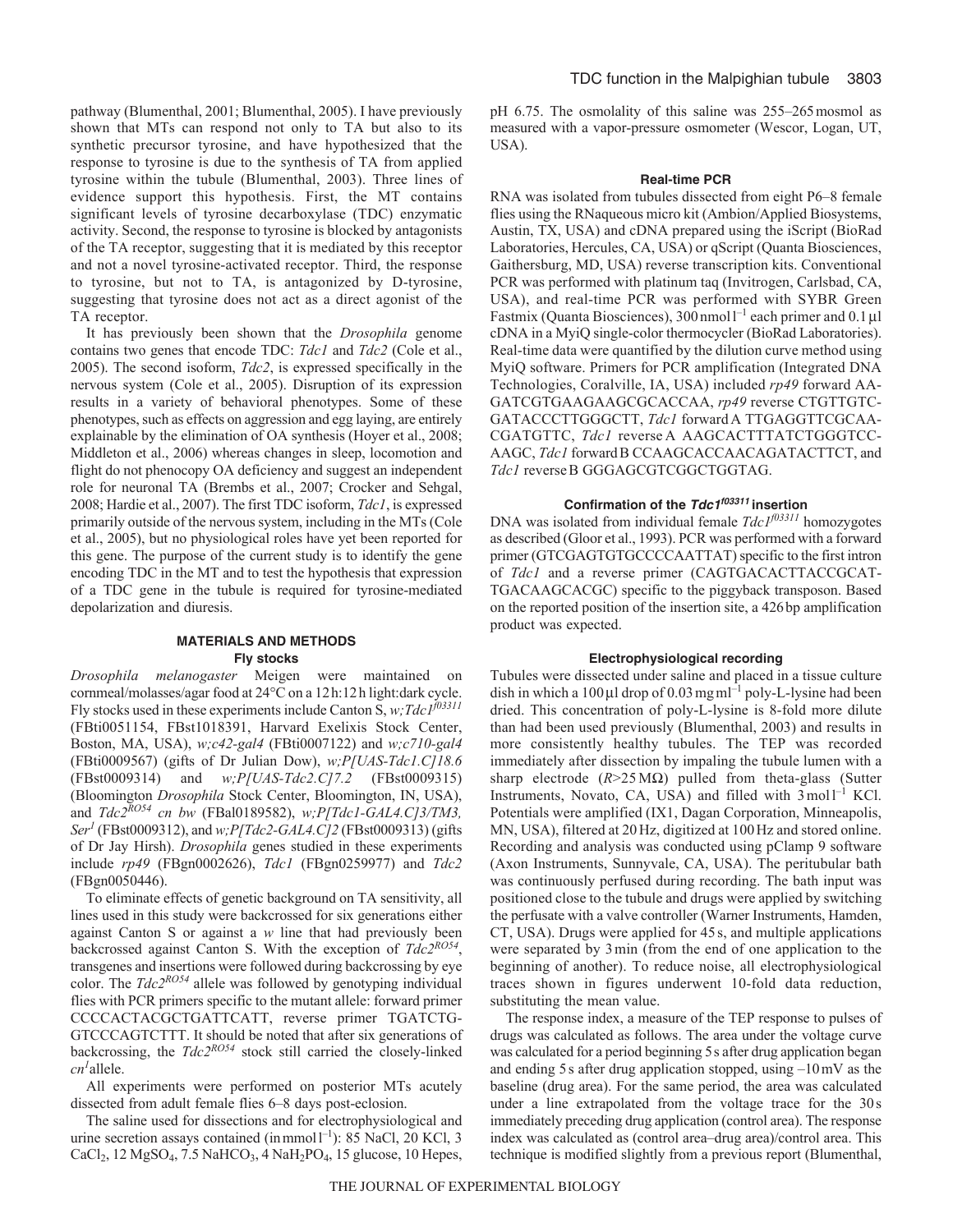### 3804 E. M. Blumenthal

2003), in which the analysis period began and ended 15s after the solution changes.

Because the response index is a percentage and is therefore constrained in its distribution, data were transformed prior to statistical analysis by taking the arcsin of the square root of each response index value. Negative values were transformed by taking the negative arcsin of the square root of the absolute value of the response index. When a tubule was treated with both tyrosine and TA, the ratio of the two response indices was calculated and then transformed. For the figures, the mean, mean+s.e.m. and mean–s.e.m. for each transformed data set were reverse-transformed and used for the graphs.

### **Urine secretion assays**

Urine secretion rates were measured as described (Blumenthal, 2003; Dow et al., 1994). Tubules were dissected in saline and placed in a 15 µl droplet of saline under mineral oil. One branch of the tubule was pulled out of the droplet and wrapped around a pin such that the cut end of the ureter and lower section of the other branch were out of the aqueous droplet. At intervals of 12–20min, the secreted urine droplet was removed from the ureter with a glass rod and its diameter measured with an ocular micrometer. The volume of the urine droplet was calculated assuming spherical geometry. Solution changes were made immediately before the removal of the urine droplet for the second interval by twice removing  $12 \mu$  of saline and replacing it with  $12 \mu l$  of new solution. Secretion rates for each tubule were normalized to the mean rate for that tubule over the first two collection intervals.

#### **Data analysis and statistics**

Data were graphed and analyzed using GraphPad Prism 4.03 for Windows (GraphPad Software, San Diego, CA, USA, www.graphpad.com) software. Statistical significance was defined as *P*≤0.05. Each data set was tested for a Gaussian distribution using the Kolmogorov–Smirnov test. Data sets which were non-Gaussian were compared with other groups using non-parametric tests as described in the text.

#### **RESULTS**

The two isoforms of TDC in *Drosophila*, *Tdc1* and *Tdc2*, are reported to be expressed primarily in the periphery and central nervous system (CNS), respectively (Cole et al., 2005). According to the FlyAtlas microarray database (Chintapalli et al., 2007), *Tdc1* is expressed at approximately 35-fold higher levels than *Tdc2* in the adult MT; indeed, the MT, along with the crop and hindgut, is one of the three tissues with the highest expression of *Tdc1*. The Gal4-UAS binary expression system (van Roessel and Brand, 2000) was used to determine in which cell type within the MT *Tdc1* is expressed. Expression of the Green Fluorescent Protein (GFP) was driven by a *Tdc1-gal4* transgene, in which expression of the Gal4 transcriptional activator is controlled by the *Tdc1* promoter (Cole et al., 2005). As shown in Fig.1, strong GFP expression was observed in the principal cells of the tubule, and expression was absent in the stellate cells. When GFP expression was driven by a *Tdc2-gal4* transgene, fluorescence was observed in the ventral nerve cord and in neuronal processes innervating the oviduct, as previously reported (Cole et al., 2005), but no fluorescence was observable in the MT (data not shown).

A stock was obtained from the Exelixis transposon insertion collection that is reported to carry a piggyBac transposon inserted into the first intron of *Tdc1* (Fig.2A) (Thibault et al., 2004). The location of this insertion,  $TdcI^{f03311}$ , was confirmed by PCR on



Fig. 1. Fluorescence image of a MT dissected from a P7 w;UAS-GFP/+;Tdc1-Gal4/+ female. Staining is specific to the principal cells; arrows indicate unstained stellate cells. This pattern of staining was observed in MTs dissected from six flies from three independent crosses.

genomic DNA using one primer specific to the transposon and a second specific to the intron; a PCR product of the predicted size was obtained (data not shown). Flies homozygous for  $Tdc1^{f03311}$ were viable and did not exhibit any gross morphological or behavioral abnormalities; however, homozygous females were sterile. To determine whether the transposon insertion disrupted splicing or expression of the *Tdc1* transcript, conventional reverse transcription PCR (RT-PCR) was performed on MT-specific cDNA. As shown in Fig.2, a primer set spanning the second intron (primer set A) gave a very weak but detectable product from  $Td\tilde{c}I^{03311}$ homozygote cDNA. Real-time RT-PCR using this primer set gave a single specific product from wild-type and heterozygote cDNA, but the product from two independent homozygous cDNA preparations was contaminated with primer–dimer, making precise quantification impossible (data not shown). However, because amplification of heterozygous cDNA did not yield primer–dimer even when it was diluted 100-fold, I conclude that the level of *Tdc1* transcript in the  $TdcI^{f03311}$  homozygotes is reduced by a factor of >100 relative to heterozygotes. A second primer set (primer set B) that was designed to yield an amplification product only when exons 1 and 2 were properly spliced was also used. As shown in Fig.2, this primer set failed to produce any amplification product from homozygous cDNA in conventional RT-PCR; primer set B could not be used for real-time RT-PCR, however, as it did not produce a single specific product, even from wild-type or heterozygous cDNA. Thus, although the effect of the *Tdc1f03311* insertion on mRNA expression and splicing could not be quantified precisely, the data demonstrate that it is either an extremely hypomorphic or null allele.

If the response of MTs to tyrosine is dependent upon the synthesis of TA by TDC, then one would predict that TDC-deficient tubules would be selectively insensitive to tyrosine but not TA. Fig.3 shows the TEP depolarization responses of heterozygous and homozygous mutant tubules to applications of  $1$  mmol $1^{-1}$  tyrosine and 100nmoll –1 TA. While the tubule isolated from a *Tdc1f03311/CyO* heterozygote responded to both agonists (Fig. 3A left), the homozygous mutant tubule responded only to the TA application (Fig. 3A right). On average, the ratio of responses to  $1$ mmol $1^{-1}$ tyrosine and  $100 \text{ nmol}$ <sup>1-1</sup> TA was significantly lower in *Tdc*  $1^{f(03311)}$ homozygotes than in heterozygotes, and that ratio was not significantly different from zero in the homozygotes (Fig.3C, see figure legend for statistics). Depolarizing responses to  $1$  mmol $1^{-1}$ tyrosine were occasionally observed in homozygous mutant tubules,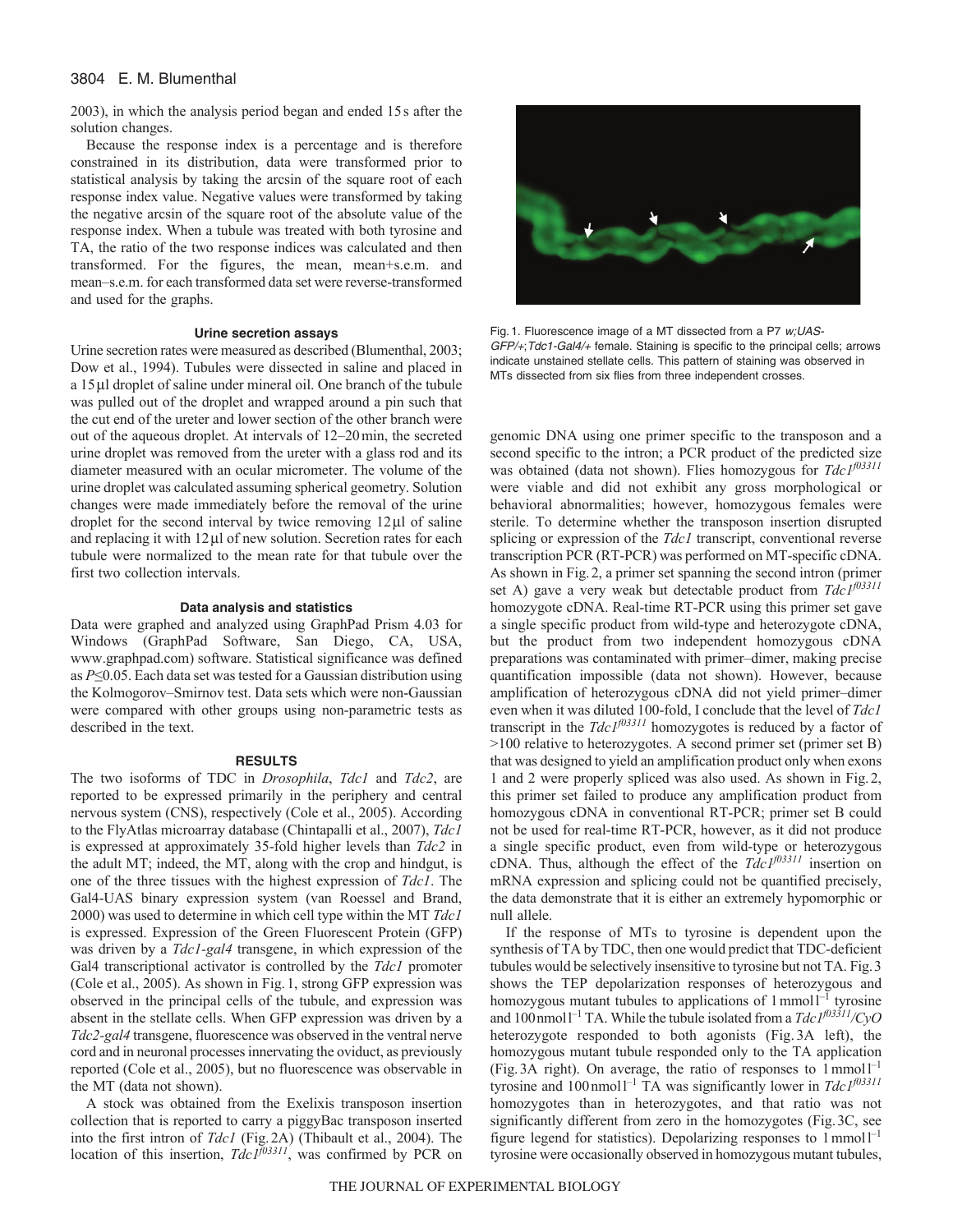

Fig. 2. (A) Schematic of the Tdc1 gene, showing approximately 3.5 kb of genomic sequence (top) and 2.2 kb of transcript (bottom). The exons (orange arrows), translational start and stop sites (vertical lines on lower schematic) and site of the insertion of a PiggyBac transposon in the Tdc1<sup>f03311</sup> allele are shown. (B) Loss of properly spliced Tdc1 transcript in the Tdc1<sup>f03311</sup> mutant. Reverse transcription PCR (RT-PCR) was performed from Malpighian tubule (MT)-specific cDNA isolated from Canton S (1), w;Tdc1<sup>f03311</sup>/CyO (2), and w;Tdc1<sup>f03311</sup>/Tdc1<sup>f03311</sup> (3) females with two sets of primers to Tdc1: primer set A, which amplifies a 217 bp product from spliced cDNA and a 339 bp product from genomic DNA, and primer set B, which amplifies a 220 bp product only when exons 1 and 2 are correctly spliced. Primers to the ribosomal gene  $rp49$  were used as a control.

but these responses were always tonic depolarizations that did not resemble the oscillatory responses always seen in heterozygotes. In contrast to the dramatic effect of the *Tdc1f03311* mutation, tubules homozygous for a null mutation in *Tdc2*,  $Tdc2^{RO54}$  (Cole et al., 2005), responded to both tyrosine and TA to an extent identical to *Tdc2RO54/CyO* heterozygotes (Fig. 3B,C). To more accurately quantify the effects of the *Tdc* mutants, dose–response curves were generated to tyrosine and TA for tubules heterozygous and homozygous for the mutations in each isoform. As shown in Fig. 4, the dose–response curves to TA and tyrosine were identical among



Fig. 3. Transepithelial potential (TEP) recordings from tubules isolated from  $Tdc1^{[03311]}$  (A) and  $Tdc2^{F054}$  (B) heterozygotes (left) and homozygotes (right). Each tubule was challenged with 45 s applications of first 1 mmol  $I^{-1}$  tyrosine and then 100 nmol  $I^{-1}$  tyramine (TA) as indicated by the bars. (C) Ratio of tyrosine and TA responses in individual tubules. The graph shows the ratio of the response indices in individual tubules. N=8-12 tubules/genotype, error bars on this and subsequent figures indicate s.e.m. (see Materials and methods for transformation and analysis of electrophysiological data). A one-way analysis of variance (ANOVA) showed a significant difference among the four genotypes (P<0.0001), and a Tukey's post-hoc test showed that the Tdc1<sup>f03311</sup> homozygotes were significantly different from the other three groups (P<0.05), and there were no differences among the other three groups. A one-sample t-test showed that the ratio in  $Tdc1^{103311}$  homozygotes was not significantly different from zero (P>0.05).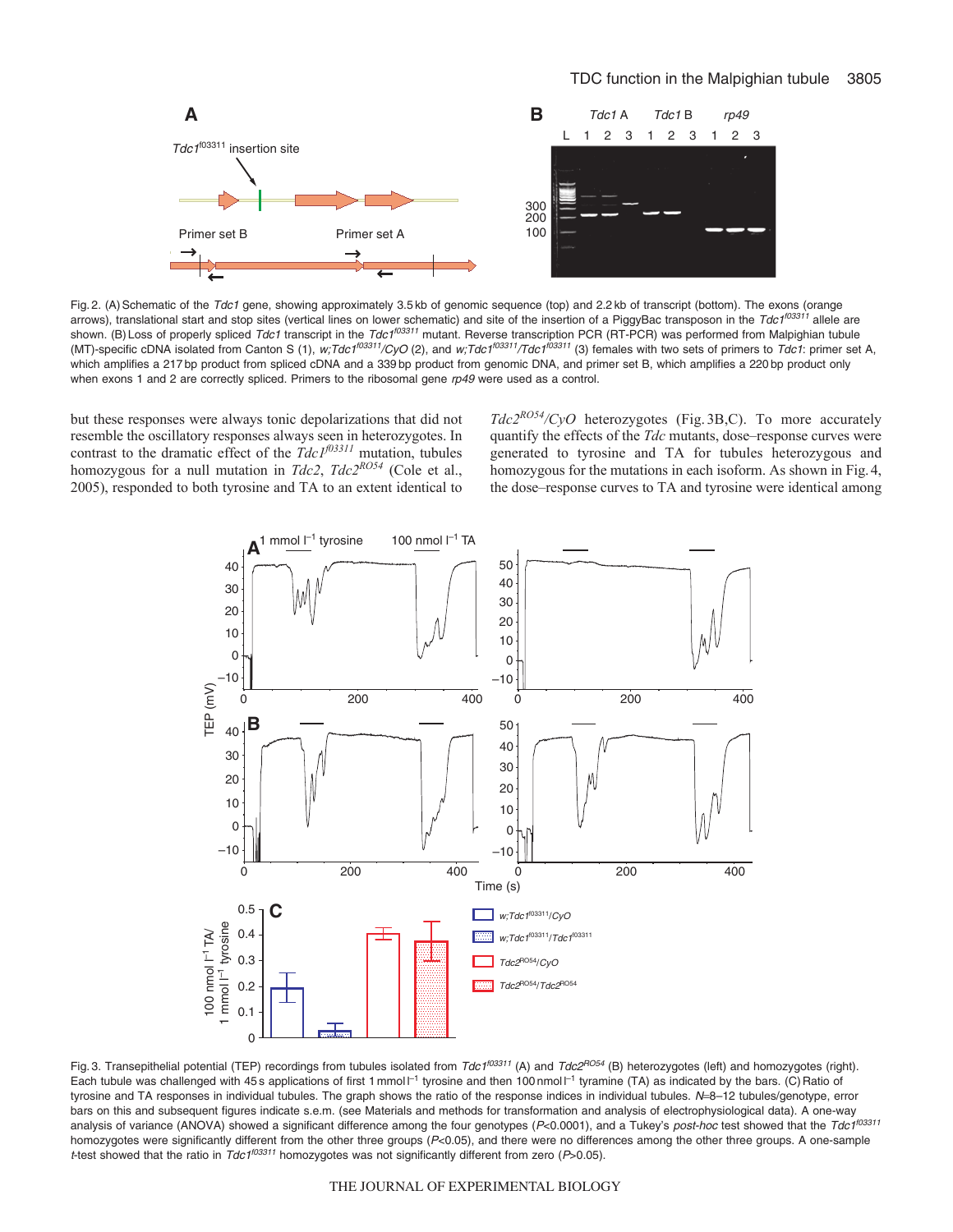

Fig. 4. Dose–response curves for the transepithelial potential (TEP) depolarization of Tdc1<sup>f03311</sup> and Tdc2<sup>RO54</sup> heterozygotes and homozygotes in response to tyramine (TA) (A) and tyrosine (B). Each tubule was challenged with all three TA concentrations or both tyrosine concentrations, in order of increasing concentration. N=7-8 tubules/agonist. (A) Two-way analysis of variance (ANOVA) showed no significant effect of genotype. Because the 1000 nmol  $\Gamma^1$  data set from the Tdc1<sup>f03311</sup> heterozygotes was non-Gaussian, the 1000 nmol l<sup>-1</sup> data sets were also compared with a non-parametric Kruskal–Wallis test, which showed no differences among the four genotypes. (B) Two-way ANOVA showed a significant effect of genotype (P<0.0001), and a Bonferroni post-hoc test showed significant differences (P<0.001) between Tdc1<sup>f03311</sup> homozygotes and all others at both concentrations of tyrosine. Because the 0.1 mmol l<sup>-1</sup> data set from the Tdc2<sup>RO54</sup> heterozygotes and the 1 mmol <sup>[-1</sup> data set from the Tdc2<sup>RO54</sup> homozygotes were non-Gaussian, the responses at each concentration were also compared with a Kruskal–Wallis test and Dunn's post-hoc test, which confirmed the significant (P<0.01) differences only between Tdc1<sup>f03311</sup> homozygotes and the other three genotypes at both tyrosine concentrations. A one-sample t-test showed that the responses of Tdc1<sup>f03311</sup> homozygotes were not significantly different from zero at either concentration of tyrosine.

*Tdc1f03311* heterozygotes and *Tdc2RO54* homozygotes and heterozygotes. By contrast, *Tdc1f03311* homozygotes showed a dose–response curve to TA that was indistinguishable from the other three genotypes but failed to produce a significant depolarizing response to either  $0.1$  mmoll<sup>-1</sup> or 1 mmoll<sup>-1</sup> tyrosine (see Fig. 4 legend for statistics).

Urine secretion rates were measured from tubules of the four genotypes described above to determine whether *Tdc1f03311* homozygotes also lacked the diuretic response to tyrosine. The results are shown in Fig.5. Mutation of *Tdc2* had no effect on urine secretion; there were no differences between *Tdc2RO54* homozygotes and heterozygotes in their diuretic responses to either  $1$  mmol $1^{-1}$ tyrosine or  $1 \mu$ mol<sup>1-1</sup> TA (see Fig. 5 legend for statistics). However, disruption of *Tdc1* expression resulted in selective insensitivity to tyrosine just as in the TEP measurements above. While MTs from *Tdc1f03311* heterozygotes showed a significant, if transient, diuresis

in response to  $1$  mmol $1^{-1}$  tyrosine, homozygous tubules showed no response. Indeed, the secretion profiles of *Tdc1f03311* homozygotes treated with  $1$  mmol $1^{-1}$  tyrosine or kept in saline were identical. As expected, there was no difference between *Tdc1f03311* homozygotes and heterozygotes in the diuretic response to  $1 \mu$ mol $1^{-1}$  TA.

To test whether *Tdc1* expression is required in the principal cells or stellate cells of the MT for normal sensitivity to tyrosine, the Gal4-UAS system was once again used to perform cell-typespecific rescue of *Tdc1* expression. Two different Gal4 drivers were used: *c42-gal4*, which drives expression in the principal cells, and *c710-gal4*, which drives expression in the stellate cells (Sözen et al., 1997). Each driver was combined with a *UAS-Tdc1* transgene on a *Tdc*<sup> $1$ *f*03311</sup> homozygous mutant background. The data in Fig. 6 show that when both the *c42-gal4* driver and the *UAS-Tdc1* transgene were present, depolarizing responses to  $1$  mmol $1^{-1}$  tyrosine were restored to the same amplitude seen in *Tdc*  $I^{f03311}$  heterozygotes;



Fig. 5. Urine secretion rates of tubules from Tdc1<sup>f03311</sup> and Tdc2<sup>RO54</sup> mutant homozygotes and heterozygotes. At the end of the second collection interval, tubules were treated with either 1 mmol l<sup>-1</sup> tyrosine (A) or 1 µmol l<sup>-1</sup> tyramine (TA) (B). One group of *Tdc1<sup>f03311</sup>* homozygotes was left in saline as a control (A). N=9-11 tubules/condition. In A, a two-way analysis of variance (ANOVA) showed a significant effect of genotype in the response to tyrosine (P<0.0001), and a Bonferroni post-hoc test showed no differences between Tdc2<sup>RO54</sup> homozygotes and heterozygotes or between Tdc1<sup>f03311</sup> homozygotes treated with tyrosine and with saline. Because the data sets from intervals 3 and 4 of the  $Td\zeta_1^{103311}$  heterozygotes were non-Gaussian, these data were compared with those of the Tdc1<sup>f03311</sup> homozygotes by non-parametric Mann–Whitney tests; the homozygotes and heterozygotes differed significantly at interval 3 (P<0.05) but not at interval 4. In B, a two-way ANOVA showed no effect of genotype on secretion. Because the data set from interval 3 of the Tdc1<sup>f03311</sup> heterozygotes was non-Gaussian, the data from this interval were also compared by a non-parametric Kruskal–Wallis test and no significant effect of genotype was found. Initial secretion rates (mean ± s.e.m. in nl min<sup>-1</sup>) for the groups in A were: Tdc2RO54/CyO, 0.38±0.06; Tdc2RO54/ Tdc2RO54, 0.62±0.09; w;Tdc1<sup>f03311</sup>/CyO, 0.81±0.06; w;Tdc1<sup>f03311</sup>/Tdc1<sup>f03311</sup>, 0.74±0.06; w;Tdc1<sup>f03311</sup>/Tdc1<sup>f03311</sup> (saline), 0.82±0.04. A one-way ANOVA of these rates showed significant differences (P<0.0001); a Tukey post-hoc test indicated that the only significant differences were between Tdc2RO54 heterozygotes and the three Tdc1<sup>f03311</sup> groups. Initial secretion rates for the groups in B were: Tdc2<sup>RO54</sup>/CyO, 0.62±0.07; Tdc2<sup>RO54</sup>/Tdc2<sup>RO54</sup>, 0.68±0.06; w;Tdc1<sup>f03311</sup>/CyO, 0.76±0.07; Tdc2<sup>RO54</sup>/Tdc2<sup>RO54</sup>, 0.68±0.06; w;Tdc1<sup>f03311</sup>/CyO, 0.76± w;Tdc1<sup>f03311</sup>/Tdc1<sup>f03311</sup>, 0.84±0.10. A one-way ANOVA showed no significant differences among these rates.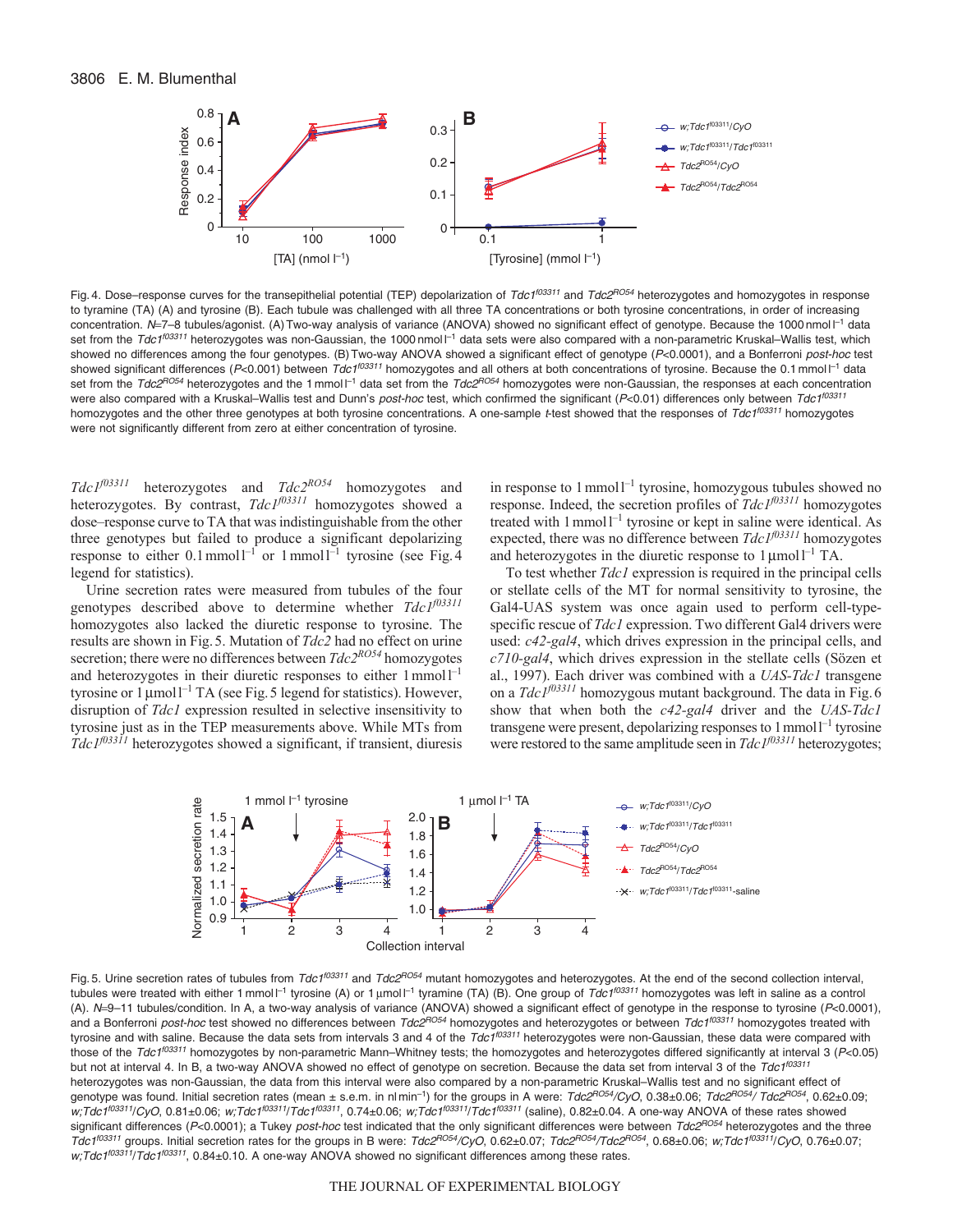

Fig. 6. Cell-specific rescue of the Tdc1<sup>f03311</sup> electrophysiological phenotype. Representative transepithelial potential (TEP) recordings are shown from a w;Tdc1<sup>f03311</sup>/Tdc1<sup>f03311</sup>;c42-gal4/UAS-Tdc1 (A) and w;Tdc1<sup>f03311</sup>/Tdc1<sup>f03311</sup>;c710-gal4/UAS-Tdc1 (B) tubule challenged with 1 mmol l<sup>-1</sup> tyrosine and 100 nmol  $l^{-1}$  tyramine (TA) as in Fig. 3. (C) Ratios of tyrosine to TA responses as in Fig. 3. N=8 tubules/genotype. A one-way analysis of variance (ANOVA) showed a significant effect of genotype (P=0.0001), and a Tukey's post-hoc test showed a significant difference only between w;Tdc1<sup>f03311</sup>/Tdc1<sup>f03311</sup>;c42 $galA/UAS-Tdc1$  and the other three genotypes ( $P<0.01$ ). The response ratios for the other three genotypes were not significantly different from zero (oneway t-test). The response ratio of the w;Tdc1<sup>f03311</sup>/Tdc1<sup>f03311</sup>;c42-gal4/UAS-Tdc1 tubules was not different from that of w;Tdc1<sup>f03311</sup>/CyO tubules shown in Fig. 3 (unpaired  $t$ -test).

by contrast, driving *Tdc1* expression in the stellate cells did not result in any rescue (see Fig.6 legend for statistics). Similarly, tyrosinemediated diuresis was also fully rescued when *Tdc1* expression was driven in the principal cells whereas no rescue resulted from expression in the stellate cells (Fig.7). Induction of *Tdc1* expression in the principal cells actually resulted in a more long-lasting diuresis to  $1$  mmol<sup>1-1</sup> tyrosine than was seen in heterozygotes (see Discussion). Finally, I wished to test whether the sensitivity of MTs to tyrosine could also be rescued by expression of *Tdc2*, as others have shown the inverse, i.e. that *Tdc1* is able to rescue the effects of the *Tdc2RO54* mutation in the CNS (Cole et al., 2005; Crocker and Sehgal, 2008; Hardie et al., 2007; Hoyer et al., 2008). Unfortunately, induction of a *UAS-Tdc2* transgene with either of the Gal4 drivers proved to be lethal.

#### **DISCUSSION**

I have shown that *Tdc1* expression is required for normal sensitivity of the *Drosophila* MT to tyrosine. Tubules isolated from *Tdc1f03311*



Fig. 7. Cell-specific rescue of the Tdc1<sup>f03311</sup> urine secretion phenotype. At the end of the second collection interval, tubules were treated with either 1 mmol  $I^{-1}$  tyrosine (A) or 1 µmol  $I^{-1}$  tyramine (TA) (B). Data from Fig. 5 for Tdc1<sup>f03311</sup> homozygotes and heterozygotes are included for comparison. N=10 tubules/condition. In A, the four genotypes were compared by nonparametric Kruskal–Wallis tests due to the non-Gaussian distribution of w;Tdc1<sup>f03311</sup>/CyO intervals 3 and 4. Significant effects of genotype were seen in both intervals (P<0.005). Dunn's post-hoc test showed that in both intervals, w;Tdc1<sup>f03311</sup>/Tdc1<sup>f03311</sup>;c42-gal4/UAS-Tdc1 differed from w;Tdc1<sup>f03311</sup>/Tdc1<sup>f03311</sup>;c710-gal4/UAS-Tdc1, and in interval 3, w;Tdc1<sup>f03311</sup>/Tdc1<sup>f03311</sup>;c42-gal4/UAS-Tdc1 also differed from w;Tdc1<sup>f03311</sup>/Tdc1<sup>f03311</sup>and w;Tdc1<sup>f03311</sup>/Tdc1<sup>f03311</sup>;c710-gal4/UAS-Tdc1 differed from w;Tdc1<sup>f03311</sup>/CyO. In B, the four genotypes were again compared by Kruskal–Wallis tests due to the non-Gaussian distribution of w;Tdc1<sup>f03311</sup>/CyO interval 3 and w;Tdc1<sup>f03311</sup>/ Tdc1<sup>f03311</sup>;c710-gal4/UAS-Tdc1 intervals 3 and 4. There were no significant effects of genotype at interval 3. At interval 4, there was a significant effect of genotype ( $P=0.04$ ), but a Dunn's post-hoc test showed no differences between any two genotypes. Initial secretion rates (mean ± s.e.m. in nl min<sup>-1</sup>) for the groups in A were: w;Tdc1<sup>f03311</sup>/Tdc1<sup>f03311</sup>;c42-gal4/UAS-Tdc1, 0.77±0.04; w;Tdc1<sup>f03311</sup>/Tdc1<sup>f03311</sup>;c710-gal4/UAS-Tdc1, 0.81±0.05 (see Fig. 5 legend for other rates). A one-way ANOVA of the rates showed no significant differences. Initial secretion rates for the groups in B were: w;Tdc1<sup>f03311</sup>/Tdc1<sup>f03311</sup>/c42-gal4/UAS-Tdc1, 0.84±0.07; w;Tdc1<sup>f03311</sup>/ Tdc1<sup>f03311</sup>;c710-gal4/UAS-Tdc1, 0.90±0.04 (see Fig. 5 legend for other rates). A one-way ANOVA showed no significant differences among these rates.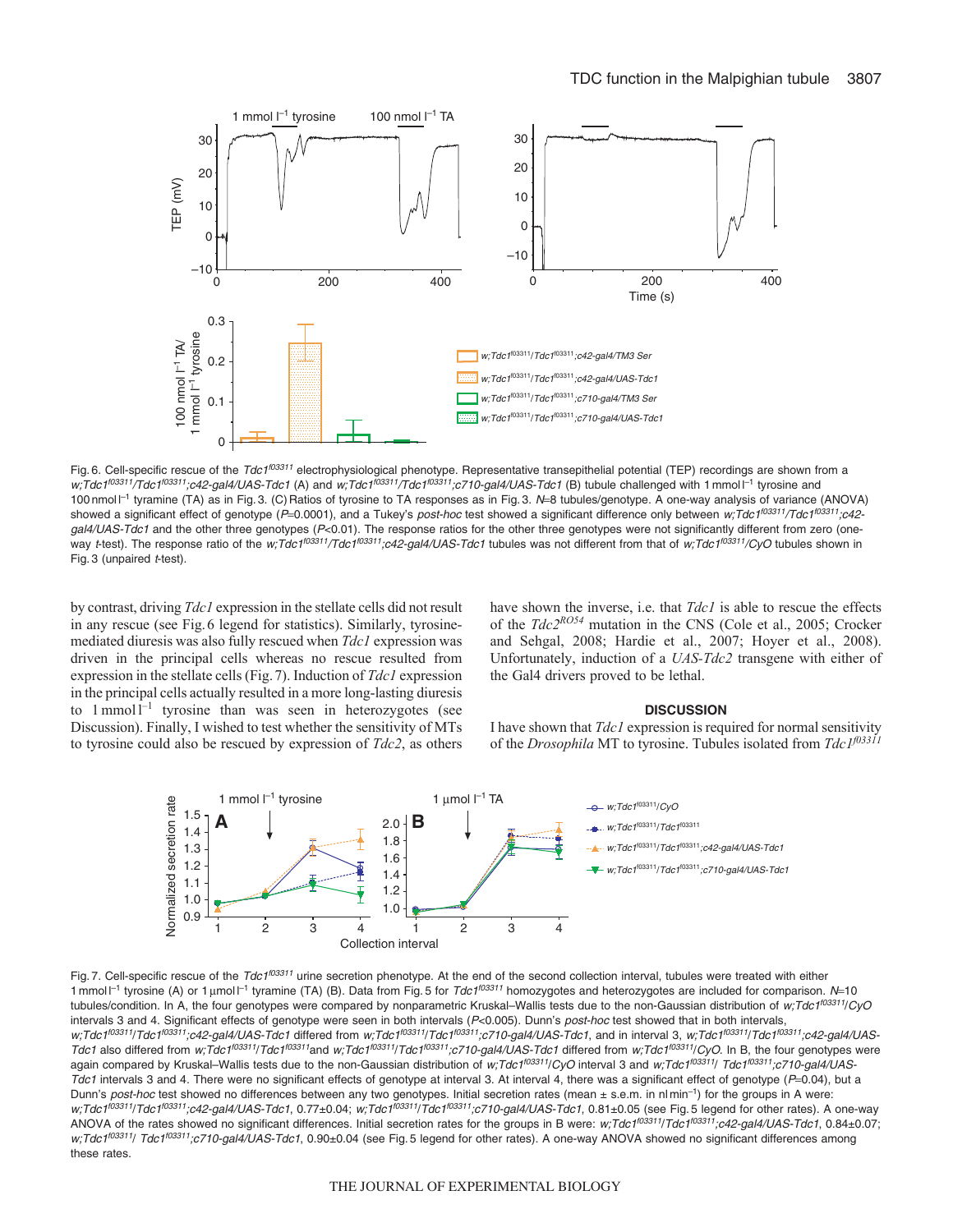### 3808 E. M. Blumenthal

homozygotes, which contain less than 1% of the normal amount of *Tdc1* mRNA, show no depolarizing or diuretic responses to 1mmoll –1 tyrosine. This concentration of tyrosine elicited robust responses from heterozygous tubules and is near the solubility limit for tyrosine. Disruption of *Tdc1* expression had no significant effect on either the depolarizations or the diuresis caused by TA application. These data, combined with my earlier demonstration that tyrosine responses could be blocked by antagonists of the TA receptor (Blumenthal, 2003), provide strong evidence that *Tdc1* is required for the synthesis of TA from applied tyrosine in the MT. This represents the first demonstration of a physiological function for the *Tdc1* gene in *Drosophila* and for a peripherally expressed TDC isoform in any invertebrate.

In contrast to the phenotype observed upon disruption of *Tdc1*, there was no effect of mutating the neuronal isoform *Tdc2*. The *Tdc2RO54* mutation has previously been shown to be a null allele (Cole et al., 2005), but no differences were detected between *Tdc2RO54* heterozygotes and homozygotes in responses to either tyrosine or TA. This lack of a phenotype is consistent with the low level of *Tdc2* expression in the MT reported in the microarray database (Chintapalli et al., 2007) and the inability of the *Tdc2-gal4* transgene to drive detectable reporter gene expression in the MT. There is no evidence at present, therefore, for a functional role of *Tdc2* in the MT.

Expression of *Tdc1* in the principal cells of the tubule is required for tyrosine sensitivity. Based on the observation that immunostaining with an anti-TA antibody selectively labels the principal cells, I had previously speculated that these cells were the site of TA synthesis (Blumenthal, 2003). While the current work does not identify the actual location of TA synthesis, which would require immunolocalization of TDC1 protein, it does show that expression of the *Tdc1* gene in the principal cells and not the stellate cells is sufficient to allow application of tyrosine to cause the activation of TA receptors. This finding is consistent with the localization of *Tdc1-gal4* driven reporter gene expression to the principal cells. In all but one respect, driving *Tdc1* expression in the principal cells resulted in tubules that behaved identically to  $TdcI^{03311}$  heterozygotes; the exception was the duration of tyrosinemediated diuresis, which was transient in the heterozygotes but appeared to be more sustained in the rescued tubules (Fig.7). In this respect, the rescued tubules more closely resembled *Tdc2RO54* heterozygotes and homozygotes, which also showed a sustained tyrosine-mediated diuresis (Fig.5). It is possible that this difference is related to the expression level of *Tdc1*; that disruption of one copy of the gene in the heterozygous mutants lowers the level of TDC1 protein below that required for a sustained diuresis and Gal4 mediated overexpression of the gene reverses this deficit.

Does tyrosine have any effect on the MT beyond being a substrate for TDC? In insects, tyrosine can also serve as a substrate for the synthesis of tyrosine glucosides (Wright, 1987), one of which has recently been identified as a humoral factor in the silkmoth *Bombyx mori* (Ohnishi et al., 2005). In addition, tyrosine can serve as a substrate for amino acid transporters, including some members of the iNAT family of electrogenic transporters (Meleshkevitch et al., 2006; Miller et al., 2008); several transporters in this gene family are known to be expressed at high levels in the *Drosophila* MT (Chintapalli et al., 2007; Mueller and Blumenthal, 2007; Thimgan et al., 2006). In the current work, however, tyrosine application caused no significant depolarization or diuresis in *Tdc1* mutant tubules; thus, it appears that the only route through which applied tyrosine can cause diuresis or rapid changes in the TEP is through the production of TA.

Because *Drosophila* hemolymph contains a significant concentration of tyrosine (Pierce et al., 1999), it is likely that MTs *in vivo* are tonically stimulated by endogenously produced TA. The current work has shown that *Tdc1* expression is required for the tubule to respond to tyrosine; therefore, regulation of *Tdc1* expression and the activity of the encoded enzyme are potential mechanisms by which urine secretion could be modulated in the intact fly. At present, nothing is known about the factors that regulate either levels of *Tdc1* transcript or the enzymatic activity of its protein product, but such questions would now be interesting to study in the context of excretory function and osmoregulation.

### **ABBREVIATIONS**

| <b>GFP</b> | green fluorescent protein |
|------------|---------------------------|
| <b>MT</b>  | Malpighian tubule         |
| <b>OA</b>  | octopamine                |
| <b>TA</b>  | tyramine                  |
| <b>TDC</b> | tyrosine decarboxylase    |
| <b>TEP</b> | transepithelial potential |

I wish to thank Julie Bucheger for excellent technical assistance and Drs. Julian Dow and Jay Hirsh and the Bloomington Drosophila Stock Center and Exelixis Collection at Harvard Medical School for fly stocks. Research was supported by NSF grant IOS-0744619 to E.M.B.

#### **REFERENCES**

- **Alkema, M. J., Hunter-Ensor, M., Ringstad, N. and Horvitz, H. R.** (2005). Tyramine functions independently of octopamine in the Caenorhabditis elegans nervous system. Neuron **46**, 247-260.
- **Arakawa, S., Gocayne, J. D., McCombie, W. R., Urquhart, D. A., Hall, L. M., Fraser, C. M. and Venter, J. C.** (1990). Cloning, localization, and permanent expression of a Drosophila octopamine receptor. Neuron **4**, 343-354.
- **Beyenbach, K. W.** (1995). Mechanism and regulation of electrolyte transport in Malpighian tubules. J. Insect Physiol. **41**, 197-207.
- **Blenau, W., Balfanz, S. and Baumann, A.** (2000). Amtyr1: characterization of a gene from honeybee (Apis mellifera) brain encoding a functional tyramine receptor. J. Neurochem. **74**, 900-908.
- **Blumenthal, E. M.** (2001). Characterization of transepithelial potential oscillations in the Drosophila Malpighian tubule. J. Exp. Biol. **204**, 3075-3084.
- **Blumenthal, E. M.** (2003). Regulation of chloride permeability by endogenously produced tyramine in the Drosophila Malpighian tubule. Am. J. Physiol. Cell. Physiol. **284**, C718-C728.
- **Blumenthal, E. M.** (2005). Modulation of tyramine signaling by osmolality in an insect secretory epithelium. Am. J. Physiol. Cell. Physiol. **289**, C1261-C1267.
- **Bradley, T. J.** (1985). The excretory system: structure and physiology. In Comprehensive Insect Physiology Biochemistry and Pharmacology: Regulation: Digestion, Nutrition, Excretion, vol. 4 (ed. G. A. Kerkut and L. I. Gilbert), pp. 421- 465. Oxford: Pergamon Press.
- **Brembs, B., Christiansen, F., Pfluger, H. J. and Duch, C.** (2007). Flight initiation and maintenance deficits in flies with genetically altered biogenic amine levels. J. Neurosci. **27**, 11122-11131.
- **Cazzamali, G., Klaerke, D. A. and Grimmelikhuijzen, C. J.** (2005). A new family of insect tyramine receptors. Biochem. Biophys. Res. Commun. **338**, 1189-1196. **Chintapalli, V. R., Wang, J. and Dow, J. A.** (2007). Using FlyAtlas to identify better
- Drosophila melanogaster models of human disease. Nat. Genet. **39**, 715-720. **Cole, S. H., Carney, G. E., McClung, C. A., Willard, S. S., Taylor, B. J. and Hirsh,**
- **J.** (2005). Two functional but noncomplementing Drosophila tyrosine decarboxylase genes: distinct roles for neural tyramine and octopamine in female fertility. J. Biol. Chem. **280**, 14948-14955.
- **Crocker, A. and Sehgal, A.** (2008). Octopamine regulates sleep in Drosophila through protein kinase A-dependent mechanisms. J. Neurosci. **28**, 9377-9385.
- **da Silva, R. and Lange, A. B.** (2008). Tyramine as a possible neurotransmitter/neuromodulator at the spermatheca of the African migratory locust, Locusta migratoria. J. Insect Physiol. **54**, 1306-1313.
- **Donini, A. and Lange, A. B.** (2004). Evidence for a possible neurotransmitter/ neuromodulator role of tyramine on the locust oviducts. J. Insect Physiol. **50**, 351- 361.
- **Dow, J. A., Maddrell, S. H., Gortz, A., Skaer, N. J., Brogan, S. and Kaiser, K.** (1994). The malpighian tubules of Drosophila melanogaster: a novel phenotype for studies of fluid secretion and its control. J. Exp. Biol. **197**, 421-428.
- **Dow, J. A. T. and Davies, S. A.** (2001). The Drosophila melanogaster Malpighian Tubule. Adv. Insect Physiol. **28**, 1-83.
- **Gloor, G. B., Preston, C. R., Johnson-Schlitz, D. M., Nassif, N. A., Phillis, R. W., Benz, W. K., Robertson, H. M. and Engels, W. R.** (1993). Type I repressors of P element mobility. Genetics **135**, 81-95.
- Hardie, S. L., Zhang, J. X. and Hirsh, J. (2007). Trace amines differentially regulate adult locomotor activity, cocaine sensitivity, and female fertility in Drosophila melanogaster. Dev. Neurobiol. **67**, 1396-1405.
- **Hoyer, S. C., Eckart, A., Herrel, A., Zars, T., Fischer, S. A., Hardie, S. L. and Heisenberg, M.** (2008). Octopamine in male aggression of *Drosophila. Curr. Biol.* **18**, 159-167.